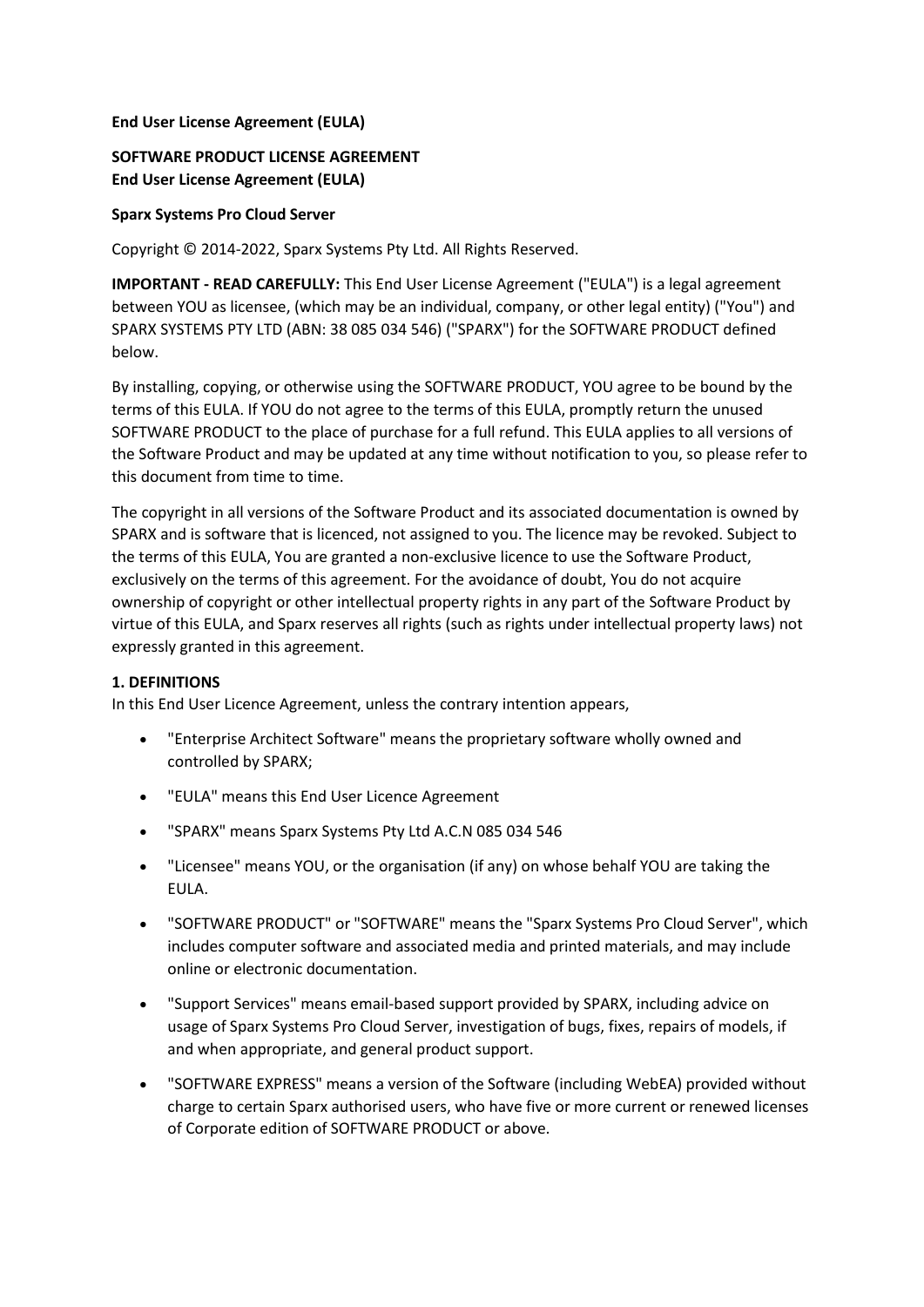- "SPARX support engineers" means employees of SPARX who provide on-line support services.
- "WEBEA" means the html, php, css and all other associated files used to view Enterprise Architect Software model information via a web browser through the SOFTWARE PRODUCT's OSLC INTERFACE.
- "WORKER EDITION" means the copy of Enterprise Architect Software installed within the SOFTWARE PRODUCT service. It May be installed on a server and can only be used to update diagrams and document caches for models hosted by the Pro Cloud Server and WebEA.
- "OSLC INTERFACE" is the Application Programming Interface (API) exposed by the SOFTWARE PRODUCT over network protocols.

# **2. GRANT OF LICENSE IN THE SOFTWARE PRODUCT**

In accordance with the terms of this EULA YOU are granted the following rights:

- To install, use copies of the SOFTWARE PRODUCT, or in its place, any prior version for the same operating system, on a single server run by you, or by a third party, where the benefit of such server is limited to You. You may not allow others to use this server, unless they own a separate, legally obtained licence to use the Software Product.
- As the primary user of the computer on which the SOFTWARE PRODUCT is installed, YOU may make a second copy for backup purposes.

To store or install a copy of the SOFTWARE PRODUCT on a storage device, such as a network server, used only to install or run the SOFTWARE PRODUCT over an internal network server, used only to install or run the SOFTWARE PRODUCT over an internal network. If YOU wish to increase the number of servers concurrently running the SOFTWARE PRODUCT, YOU must notify SPARX and agree to pay an additional fee.

- To make copies of the SOFTWARE PRODUCT for backup, archival and instructional purposes.
- The WORKER EDITION may only be used to support the operation of the SOFTWARE PRODUCT. It may be installed on a single server or user machine
- The OSLC INTERFACE may be used by the Licensee for internal purposes. Commercial use of the OSLC interface requires authorization from SPARX and agreement to the Pro Cloud Server Commercial license.
- To deploy WEBEA onto an internal or external web server to allow web consumption of your models, You must first agree to the WebEA license.

## **3. RESERVED RIGHTS AND ADDITIONAL RIGHTS**

All rights not expressly granted to you are reserved to Sparx. For the avoidance of doubt, this includes, but is not limited to:

- YOU undertake not to sell, rent, lease, translate, adapt, vary, modify, decompile, disassemble, reverse engineer, create derivative works of, modify, sub-license, share, loan or distribute the SOFTWARE PRODUCT other than as expressly authorized by this EULA.
- Transfer: You are not authorised to sell, share, sub license or distribute copies of the Software Product on a stand-alone basis or as part of any collection, product or service.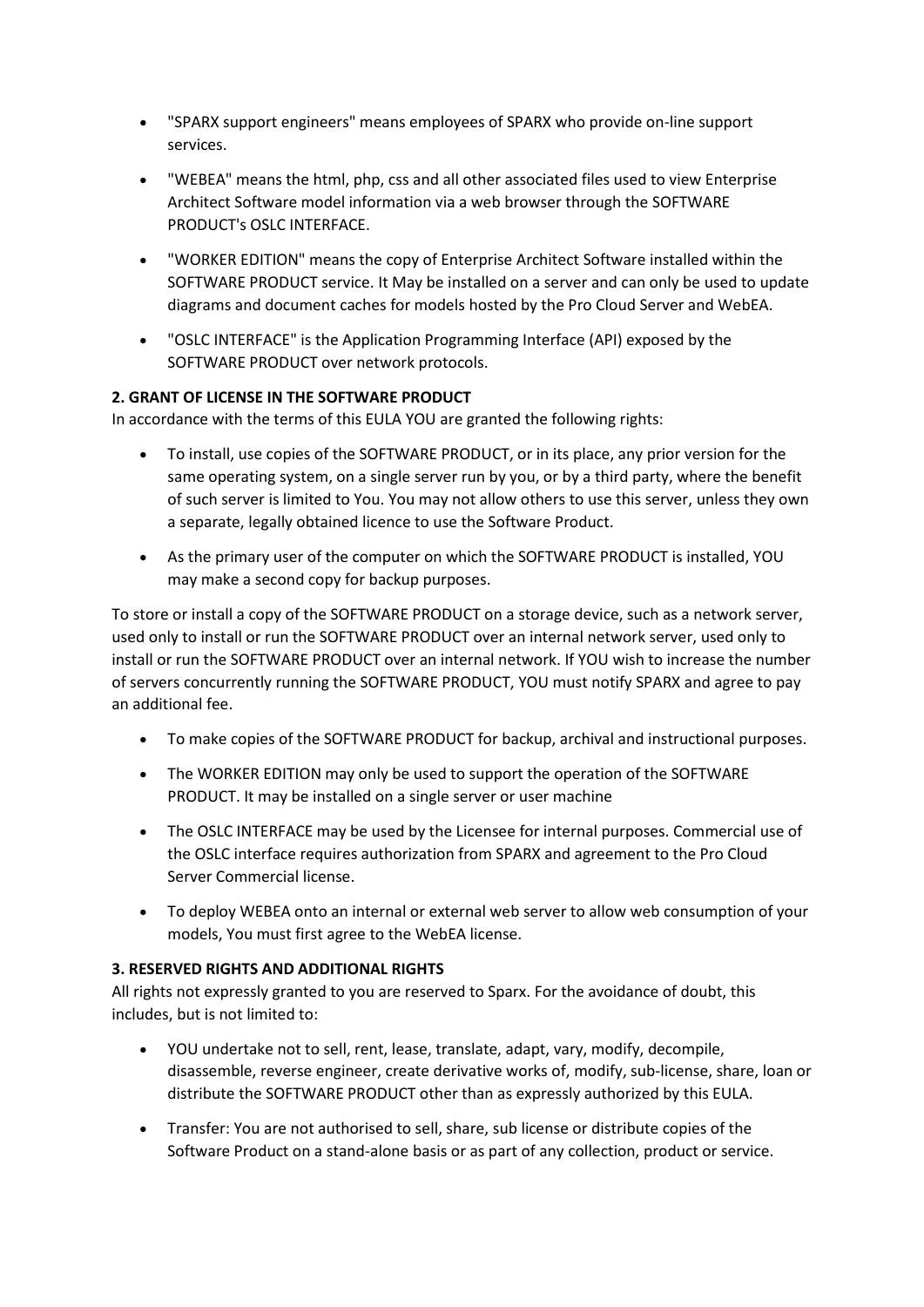- Fixed Licence: There may only be one live instance per license granted. Multiple installs on multiple servers is expressly forbidden.
- Additional Rights: YOU further undertake not to reproduce, sub licence, share or distribute license key-codes except under the express and written permission of SPARX, which must be done in writing, on terms determined by Sparx at its sole discretion on a case by case basis. For more information, contact Sparx directly sales@sparxsystems.com

## **4. SOFTWARE EXPRESS: RESERVED RIGHTS AND ADDITIONAL RIGHTS**

This clause relates specifically to the use of the Software Express, and is in addition to the terms contained in the rest of this EULA. All rights not expressly licenced to you are reserved to Sparx. The licence to use the Software Express may be revoked at any time, where the user no longer meets the requirements of Sparx, determined at its sole discretion. The additional reserved rights in relation to the Software Express are as follows (without limitation):

- No commercial add-ons or usage of OSLC Interface beyond that supplied by Software Express.
- No third party software is to be used in conjunction with the Software Express.
- Creating software that is based on, imitates, clones, passes off as, or otherwise imitates or pretends to be WebEA is not permitted.
- No circumvention, reverse engineering, decompiling or otherwise bypassing any restrictions imposed by this EULA.
- No modifications of WebEA without approval from SPARX.
- This license is for a single instance of the Software Express on a single server.
- Multiple server installs are not permitted with a single copy of the Software Express.
- Multiple instances of the Software Express on a single server are not permitted.

## **5. ASSIGNMENT**

YOU may only assign all your rights and obligations under this EULA to another party if YOU supply to the transferee a copy of this EULA and all other documentation including proof of ownership, and they agree to be bound by these terms, and inform SPARX of this fact. Your license is then immediately terminated.

## **6. TERMINATION**

Without prejudice to any other rights, SPARX may terminate this EULA if YOU fail to comply with the terms and conditions. Upon termination YOU or YOUR representative shall destroy all copies of the SOFTWARE PRODUCT and all of its component parts or otherwise return or dispose of such material in the manner directed by SPARX.

## **7. WARRANTIES AND LIABILITY**

SPARX warrants that:

• The SOFTWARE PRODUCT will perform substantially in accordance with the accompanying written materials for a period of ninety (90) days from the date of receipt (and not for the avoidance of doubt, from the date of installation); and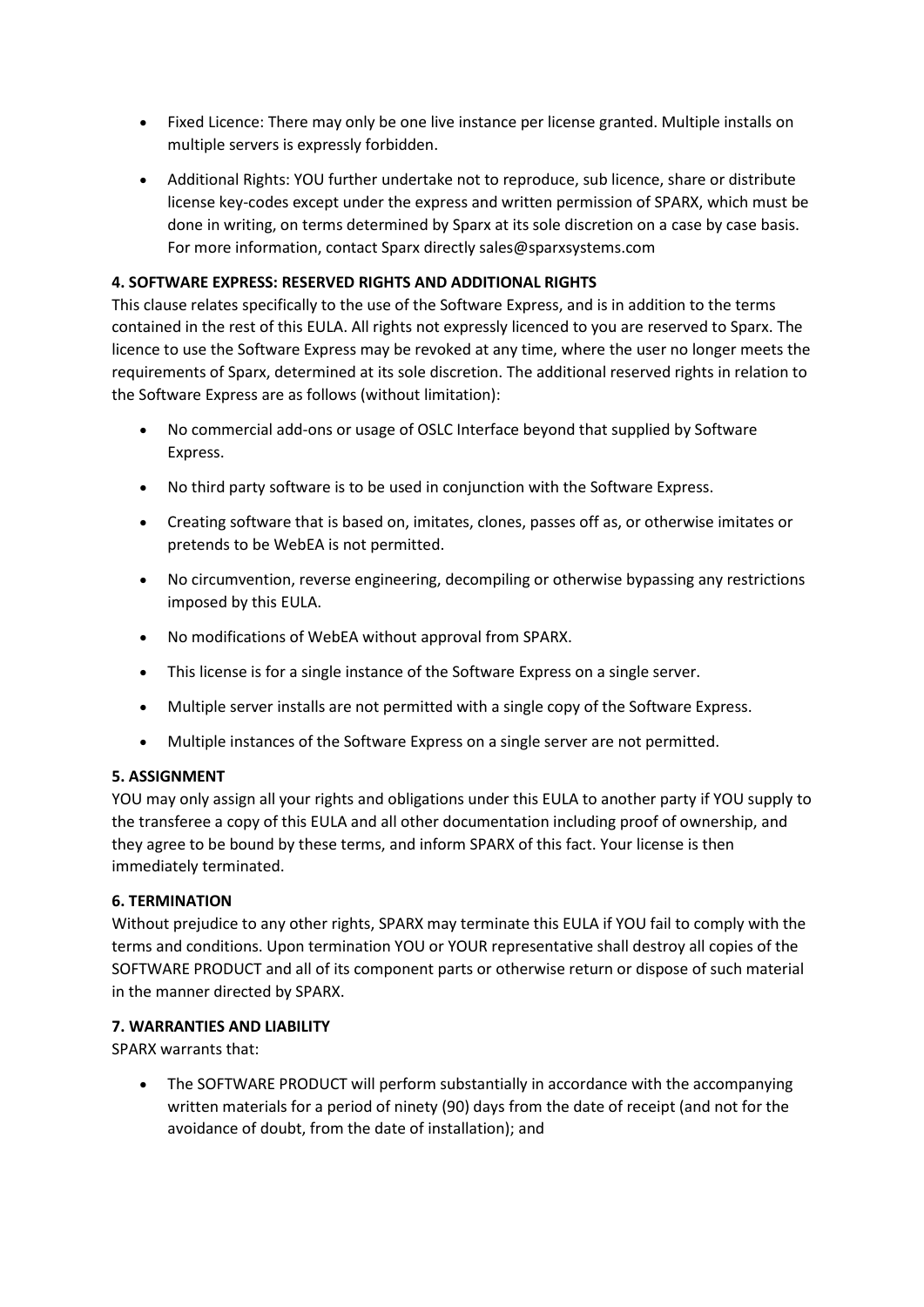• Any Support Services provided by SPARX shall be substantially as described in applicable written materials provided to You by SPARX on a case by case basis, and SPARX support engineers will make commercially reasonable efforts to solve any problems associated with the SOFTWARE PRODUCT.

# **8. EXCLUSION OF LIABILITY**

To the maximum extent permitted by law, SPARX excludes, for itself and for any supplier of software incorporated in the SOFTWARE PRODUCT, all liability for all claims, expenses, losses, damages and costs made against or incurred or suffered by You directly or indirectly (including without limitation lost costs, profits and data) arising out of:

- Your use or misuse of the SOFTWARE PRODUCT;
- Your inability to use or obtain access to the SOFTWARE PRODUCT;
- Gross negligence of SPARX or its employees, contractors or agents, or of any supplier of software incorporated in the SOFTWARE PRODUCT, in connection with the performance of SPARX's obligations under this EULA; or
- Termination of this EULA by either party for any reason.

Sparx will remain liable to you in accordance with the terms of this EULA, in all cases where the user(s) has an active and paid up subscription. The indemnities in this EULA will have no effective where the SOFTWARE PRODUCT licence is obtained, used, acquired or assigned unlawfully.

## **9. LIMITATION OF LIABILITY**

The SOFTWARE PRODUCT and any documentation are provided "AS IS" and all warranties, whether express, implied, statutory or otherwise, relating in any way to the subject matter of this EULA or to this EULA generally, including without limitation, warranties as to: quality; fitness; merchantability; correctness; accuracy; reliability; correspondence with any description or sample, meeting your or any other requirements; uninterrupted use; compliance with any relevant legislation; and being error or virus free are excluded. Where any applicable legislation implies in this EULA any term, and that legislation avoids or prohibits provisions in a contract excluding or modifying such a term, such term shall be deemed to be included in this EULA. However, the liability of SPARX for any breach of such term shall, if permitted by legislation, be limited, at SPARX's option to any one or more of the following, upon return of the SOFTWARE PRODUCT and a copy of the receipt:

If the breach relates to the SOFTWARE PRODUCT, Sparx shall at its discretion shall:

- Replace the SOFTWARE PRODUCT; or
- Cover the costs of the supply of an equivalent SOFTWARE PRODUCT (up to the aggregate liability figure listed below);

If the breach relates to services provided by Sparx in relation to the SOFTWARE PRODUCT, Sparx shall at its discretion provide:

- The services again; or
- The payment of the cost of having the services supplied again.

In all cases, the total aggregate liability of Sparx under or in connection with this agreement or use of the SOFTWARE PRODUCT shall be limited to the cost of a SOFTWARE PRODUCT licence (AU\$600).